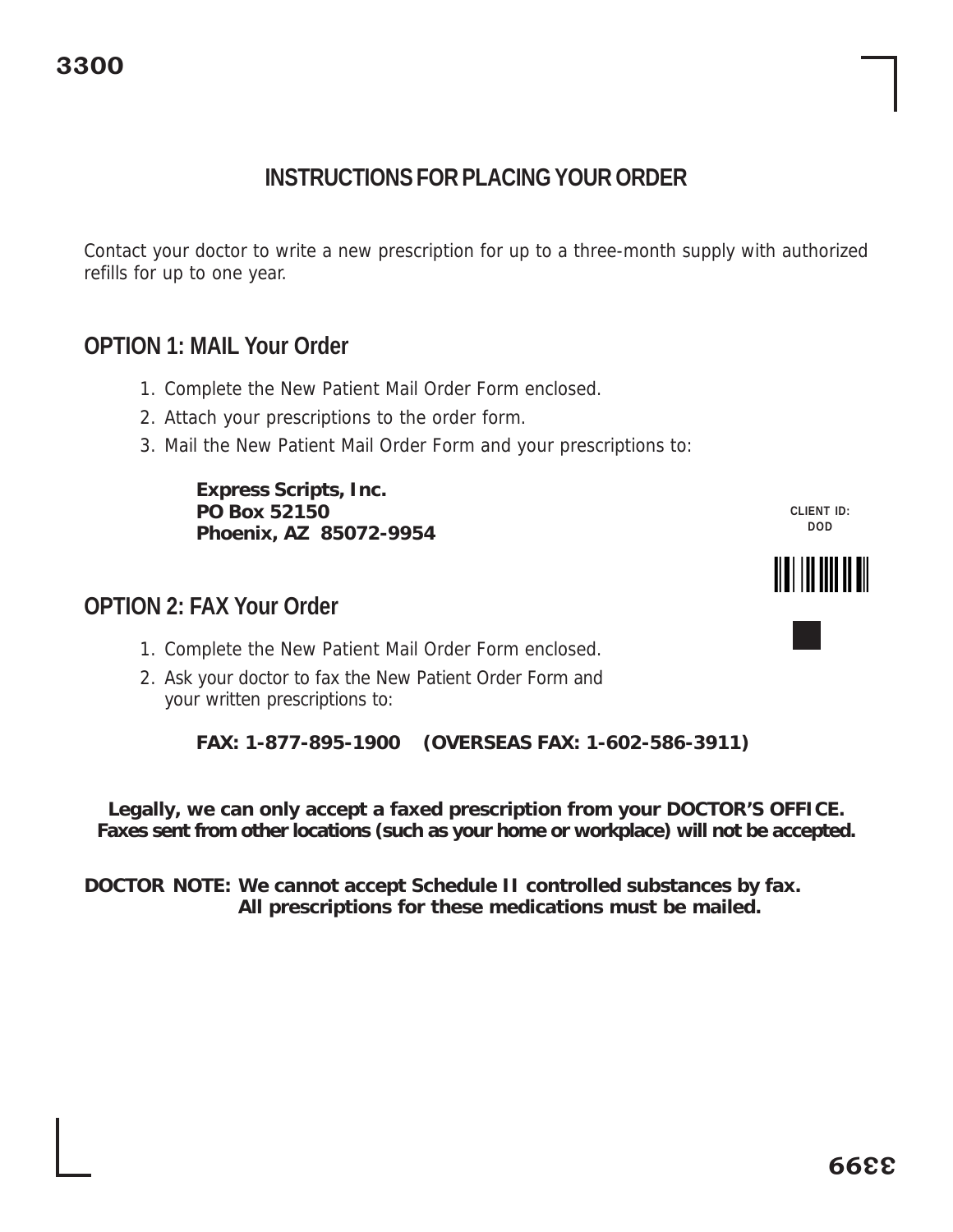# **3300**

### **NEW PATIENT MAIL ORDER FORM** (PAGE 1 OF 2)

#### PLEASE PRINT IN **ALL CAPITAL LETTERS** USING **BLACK INK**.

IF THERE ARE MORE THAN 3 FAMILY MEMBERS, WRITE THE INFORMATION ON <sup>A</sup> SEPARATE PIECE OF PAPER.

| 1. PERSONAL INFORMATION                                                                                                                                                                                                                                                                                                                                                                                                                                                                                                                                                                   |                                              |
|-------------------------------------------------------------------------------------------------------------------------------------------------------------------------------------------------------------------------------------------------------------------------------------------------------------------------------------------------------------------------------------------------------------------------------------------------------------------------------------------------------------------------------------------------------------------------------------------|----------------------------------------------|
| <b>SPONSOR</b><br><b>ID NUMBER</b><br><u> 2002 - Andrea Andrea (Andrea Andrea Andrea) e a contra a contra a contra a contra a contra a contra a contra </u>                                                                                                                                                                                                                                                                                                                                                                                                                               |                                              |
| <b>FIRST NAME</b>                                                                                                                                                                                                                                                                                                                                                                                                                                                                                                                                                                         | M.I.                                         |
| <b>LAST NAME</b><br>____________________                                                                                                                                                                                                                                                                                                                                                                                                                                                                                                                                                  |                                              |
| DRUG ALLERGIES (CHECK ALL THAT APPLY) PENICILLIN (01) ___ ASPIRIN (03) ___ CODEINE (04) ___ SULFA (15) ___                                                                                                                                                                                                                                                                                                                                                                                                                                                                                |                                              |
| TETRACYCLINE (07) ____ ERYTHROMYCIN (09) ____ OTHER: ____________________________                                                                                                                                                                                                                                                                                                                                                                                                                                                                                                         |                                              |
| NO KNOWN DRUG ALLERGIES (00) ______ BIRTH DATE $\frac{1}{M} \frac{1}{M} = \frac{1}{D} \frac{1}{D}$                                                                                                                                                                                                                                                                                                                                                                                                                                                                                        | GENDER __                                    |
| MAILING: YOU MUST PROVIDE A U.S. POSTAL ADDRESS. PRESCRIPTIONS CANNOT BE MAILED TO PRIVATE FOREIGN ADDRESSES.<br>(U.S. POSTAL<br>ADDRESS,<br><u> 1988 - Andrea Andrew Andrew Andrew Andrew Andrew Andrew Andrew Andrew Andrew Andrew Andrew Andrew Andrew Andr</u><br><b>INCLUDING</b><br><b>CITY</b><br><u> 1992 - Andrea Ann ann ann ann ann ann ann an 1992. Tha ann an 1992 ann an 1992 ann an 1992. Tha ann an 1992 a</u>                                                                                                                                                            |                                              |
| $ZIP$ Code $\_\_\_\_\_\_\_\_\_\_\_\_\_\_\_\_\_\_\_\_\_$<br><b>STATE</b>                                                                                                                                                                                                                                                                                                                                                                                                                                                                                                                   | <b>CLIENT ID:</b><br><b>DOD</b>              |
| <u> 1999 - Jan Barbara (b. 1989)</u><br>PHONE $#$<br><u>المستقل المستقل المستقل المستقل</u>                                                                                                                                                                                                                                                                                                                                                                                                                                                                                               |                                              |
|                                                                                                                                                                                                                                                                                                                                                                                                                                                                                                                                                                                           |                                              |
| $\frac{1}{1-\frac{1}{2}}\left( \frac{1}{1-\frac{1}{2}}\right) =\frac{1}{1-\frac{1}{2}}\left( \frac{1}{1-\frac{1}{2}}\right) =\frac{1}{1-\frac{1}{2}}\left( \frac{1}{1-\frac{1}{2}}\right) =\frac{1}{1-\frac{1}{2}}\left( \frac{1}{1-\frac{1}{2}}\right) =\frac{1}{1-\frac{1}{2}}\left( \frac{1}{1-\frac{1}{2}}\right) =\frac{1}{1-\frac{1}{2}}\left( \frac{1}{1-\frac{1}{2}}\right) =\frac{1}{1-\frac{1}{2}}\left( \frac{1}{1$<br>PHYSICIAN PHONE #<br>$\frac{1}{2} \left( \frac{1}{2} \frac{1}{2} \right) \left( \frac{1}{2} \frac{1}{2} \right) \left( \frac{1}{2} \frac{1}{2} \right)$ | <u>المستحدد المستحدد المستحد</u>             |
| <b>FAMILY MEMBER 1</b>                                                                                                                                                                                                                                                                                                                                                                                                                                                                                                                                                                    |                                              |
| <b>FIRST NAME</b><br><u> 1999 - Jan 1999 - Andrew Alexander (d. 19</u>                                                                                                                                                                                                                                                                                                                                                                                                                                                                                                                    | M.I.                                         |
| <b>LAST NAME</b><br>للمناسب المساريسين المساريسين المساريسين المساريسين المساريسين المساريسين المساريسين المساريسين المساريسين وا                                                                                                                                                                                                                                                                                                                                                                                                                                                         |                                              |
| DRUG ALLERGIES (CHECK ALL THAT APPLY) PENICILLIN (01) __ ASPIRIN (03) __ CODEINE (04) __ SULFA (15) __                                                                                                                                                                                                                                                                                                                                                                                                                                                                                    |                                              |
| TETRACYCLINE (07) ____ ERYTHROMYCIN (09) ____ OTHER: ____________________________                                                                                                                                                                                                                                                                                                                                                                                                                                                                                                         |                                              |
| NO KNOWN DRUG ALLERGIES (00) ______ BIRTH DATE<br>M<br>M                                                                                                                                                                                                                                                                                                                                                                                                                                                                                                                                  | $G$ ENDER $\_\_$<br>$\overline{D}$<br>$\Box$ |
|                                                                                                                                                                                                                                                                                                                                                                                                                                                                                                                                                                                           |                                              |
| PHYSICIAN PHONE #<br>للمستحدث أستنقذ أستحدث<br><b>FAMILY MEMBER 2</b>                                                                                                                                                                                                                                                                                                                                                                                                                                                                                                                     |                                              |
| <b>FIRST NAME</b><br><u> 1999 - Johann Harry Marie II, marrow amerikan pada 1999 - Johann Harry Marie II, mengembang pada 1999 - Johann Harry Maria II, mengembang pada 1999 - Johann Harry Maria II, menyebarkan pada 1999 - Johann Harry Maria II, </u>                                                                                                                                                                                                                                                                                                                                 | M.I.                                         |
| <b>LAST NAME</b><br>_____________________________                                                                                                                                                                                                                                                                                                                                                                                                                                                                                                                                         |                                              |
| DRUG ALLERGIES (CHECK ALL THAT APPLY) PENICILLIN (01) __ ASPIRIN (03) __ CODEINE (04) __ SULFA (15) __                                                                                                                                                                                                                                                                                                                                                                                                                                                                                    |                                              |
| TETRACYCLINE (07) ___ ERYTHROMYCIN (09) ___ OTHER: ______________________________                                                                                                                                                                                                                                                                                                                                                                                                                                                                                                         |                                              |
|                                                                                                                                                                                                                                                                                                                                                                                                                                                                                                                                                                                           | GENDER __<br>$\overline{Y}$                  |
|                                                                                                                                                                                                                                                                                                                                                                                                                                                                                                                                                                                           |                                              |
| PHYSICIAN PHONE #                                                                                                                                                                                                                                                                                                                                                                                                                                                                                                                                                                         | - <sub>-</sub> - - - -                       |